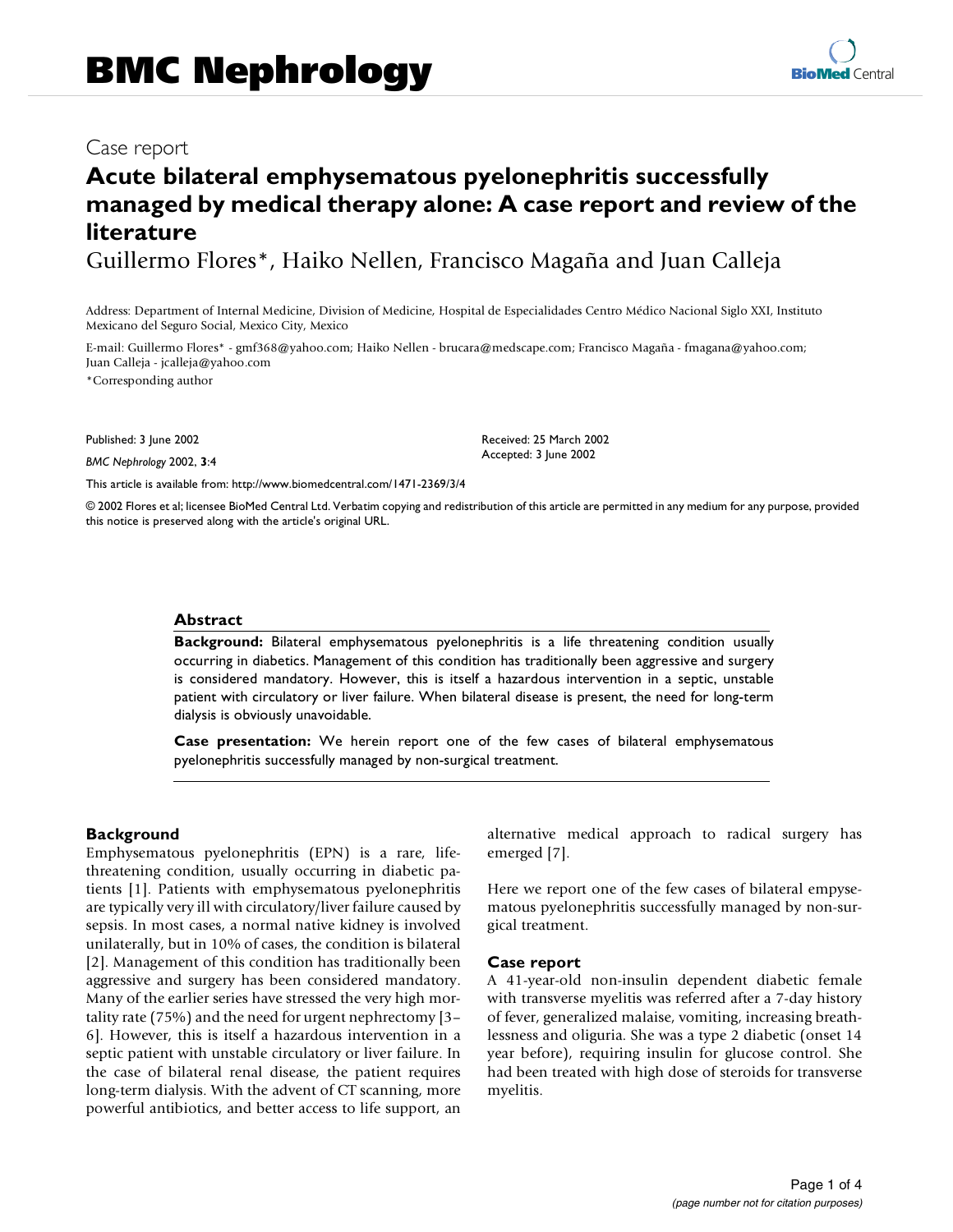| Variable                      | On Admission | Second Day      | Fifteenth Day |
|-------------------------------|--------------|-----------------|---------------|
| Hematocrit (%)                | 28           | 25              | 38            |
| White-cell count (per $mm3$ ) | 17,200       | 25,000          | 5800          |
| Differential count (%)        |              |                 |               |
| Neutrophils                   | 85           | 90              | 65            |
| Lymphocytes                   | 15           | $\overline{10}$ | 35            |
| Platelet count (per $mm3$ )   | 20,000       | 15,000          | 110,000       |
| Glucose (mmol/L)              | 31.5         | 22.2            | 7.5           |
| Blood urea nitrogen (mmol/L)  | 32           | 39              | 15            |
| Creatinine (µmmol/L)          | 168          | 247             | 124           |
| Sodium (mmol/L)               | 133          | 130             | 148           |
| Potassium (mmol/L)            | 5.2          | 5.7             | 4.8           |
| Chloride (mmol/L)             | 102          | 92              | 107           |
| Carbon dioxide (mmol/L)       | 13.2         | 9.2             | 23.5          |

**Table 1: Laboratory Findings. Results of hematologic and blood chemical values.**

Upon admission, the patient appeared confused and obtunded, was febrile (39.0 C), tachycardic (110 beats/min) and hypotensive (90/60 mm Hg). She was conscious but not completely oriented in time and space. Cardiac and respiratory examinations were unremarkable.

Relevant laboratory data were as follows: glucose 31.5 mmol/L, urea of 89 mmol/L, creatinine of 168  $\mu$ mol/L, sodium of 133 mmol/L, and potassium of 5.2 mmol/L. Her hemoglobin was 7.7 g/dL, hematocrit 24 %, total peripheral white cell count of 17700 with a shift to the left, and a platelet count of 20 000 (Table 1). Arterial blood gases showed high anion gap metabolic acidosis. Initial ultrasound showed bilateral enlarged edematous kidneys. An abdominal computed tomography (CT) scan showed diffusely enlarged kidneys, with perinephric edema, extensive gas in the renal tissues and perinephric areas bilaterally (Figure 1). She was treated with intravenous fluids, ceftriaxone and amikacin.

Because of persistent high fever, hypotension, an increase in the total peripheral white cell count and worsening renal function (Table 1) the patient was transferred to the intensive care unit on day two and was treated with intravenous fluids, a tritrated insulin infusion, ceftriaxone, amikacin and inotropic support with dopamine. On review by the urologists, it was thought that conservative management should be attempted given the absence of obstruction of the urinary tract. Blood and urine cultures grew *Escherichia Coli* senstive to amikacin and ceftiraxone as well as ciprofloxacin.

The patient' s clinical condition improved remarkably over the fourth day of treatment, thus obviating the need for surgery.

A Follow-up CT scan obtained 7 days after the initial study showed global improvement with marked reduction of the gas within the kidneys and a decrease in perinephric edema.

Two weeks after admission to the hospital, during which time she made a steady clinical recovery, her antibiotic was switched to oral ciprofloxacin and fluconazole and was sent home 15 days after admission with a serum creatinine concentration of 124 µmol/L (Table 1). A CT scan on discharge showed complete resolution of the renal emphysema.

Upon further review she is clinically well and free of infection.

# **Conclusions**

First described in 1898, emphysematous pyelonephritis (EPN) is an acute necrotizing parenchymal and perirenal infection caused by gas forming uropathogens [8–10]. Four factors appear to be involved in the pathogenesis of EPN: gas-forming bacteria, high tissue glucose, impaired tissue perfusion and a defective immune response [11]. Diabetics account for 70–90% of all cases [9,12].

The organisms most commonly associated with EPN are E. Coli, Klebsiella pneumoniae, Proteus mirabilis, Pseudomonas aeruginosa, Aerobacter aerogenes, Citrobacter and rarely yeast. Left untreated, EPN is uniformly fatal [13].

Estimates of mortality using current therapy range from 10% to 40% with patients treated medically having a higher mortality than those treated surgically, 70% versus 30%, respectively [8,9,12,14]. Thus, traditionally, it is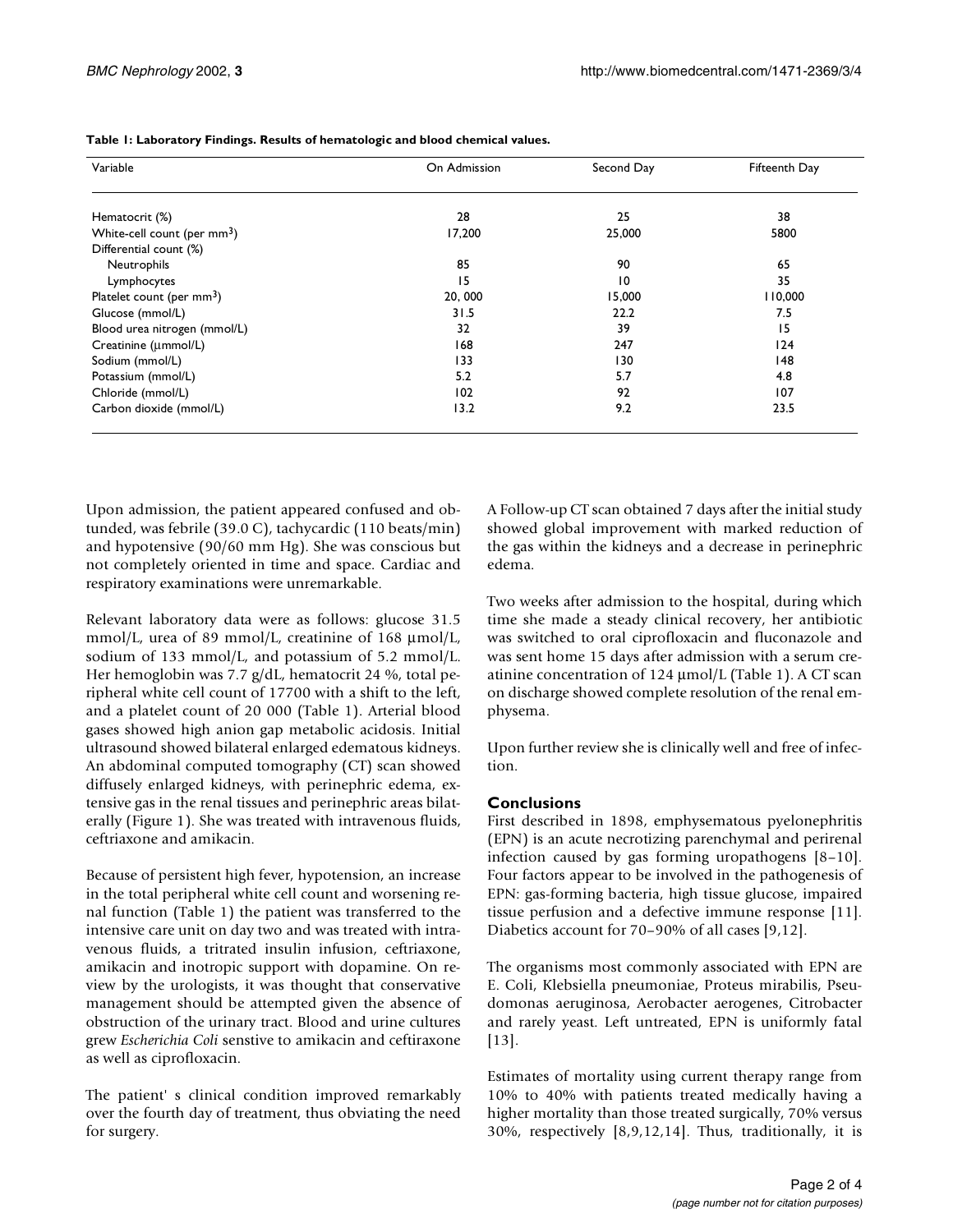

# **Figure 1**

An abdominal computed tomography scan showed diffusely enlarged kidneys, with perinephric edema, extensive gas in the renal tissues and perinephric areas bilaterally.

thought that antibiotic therapy alone is usually ineffective, and prompt nephrectomy is necessary [12].

In a previous report of 48 cases of EPN patients were classified in four classes according to CT findings, from class 1(the mildest) to class 4 (the most severe form) [15]. Ninety-six per cent (96%) had diabetes mellitus with 22% also having urinary obstruction. The mortality rate in those receiving antibiotics alone was 40% (2 of 5). The success rate of those treated with percutaneous catheter drainage (PCD) plus antibiotics (27 of 41) was 66% and those who had nephrectomy was 90% (9 of the 10 patients). In EPN class 1 and 2, all the patients who were treated with PCD plus antibiotics survived. In extensive EPN (classes 3 and 4), 85% (17 of 20) were successfully treated with PCD and antibiotics. Eight of the 14 who had an unsuccessful treatment using a PCD underwent nephrectomy, seven of whom survived.

Hui reported a case of EPN treated with nephrectomy and stated that based on available data, surgical intervention appears to be the preferred treatment [16]. Chen et al described 10-year experience with 25 EPN patients [17]. Eighty per cent (80%) required antibiotics plus PCD only; 12% underwent nephrectomy and 8% died. Shokeir reviewed their 15-year experience of 20 patients with EPN in Egypt [18]. He emphasized that immediate nephrectomy, as soon as the patient is medically stable, should not be delayed.

Goldsmith [19], Kondo [20], Labussiere [21,22], Punnose [22], Jain [23], and Best [24] all have described individual cases of EPN treated successfully with antibiotics alone.

Angulo [25], Grozel [26], Shimizu [27] and Tahir [19] et.al. Each reported cases of bilateral EPN that were successfully treated with antibiotics alone, thus obviating the need for renal replacement therapy which would have